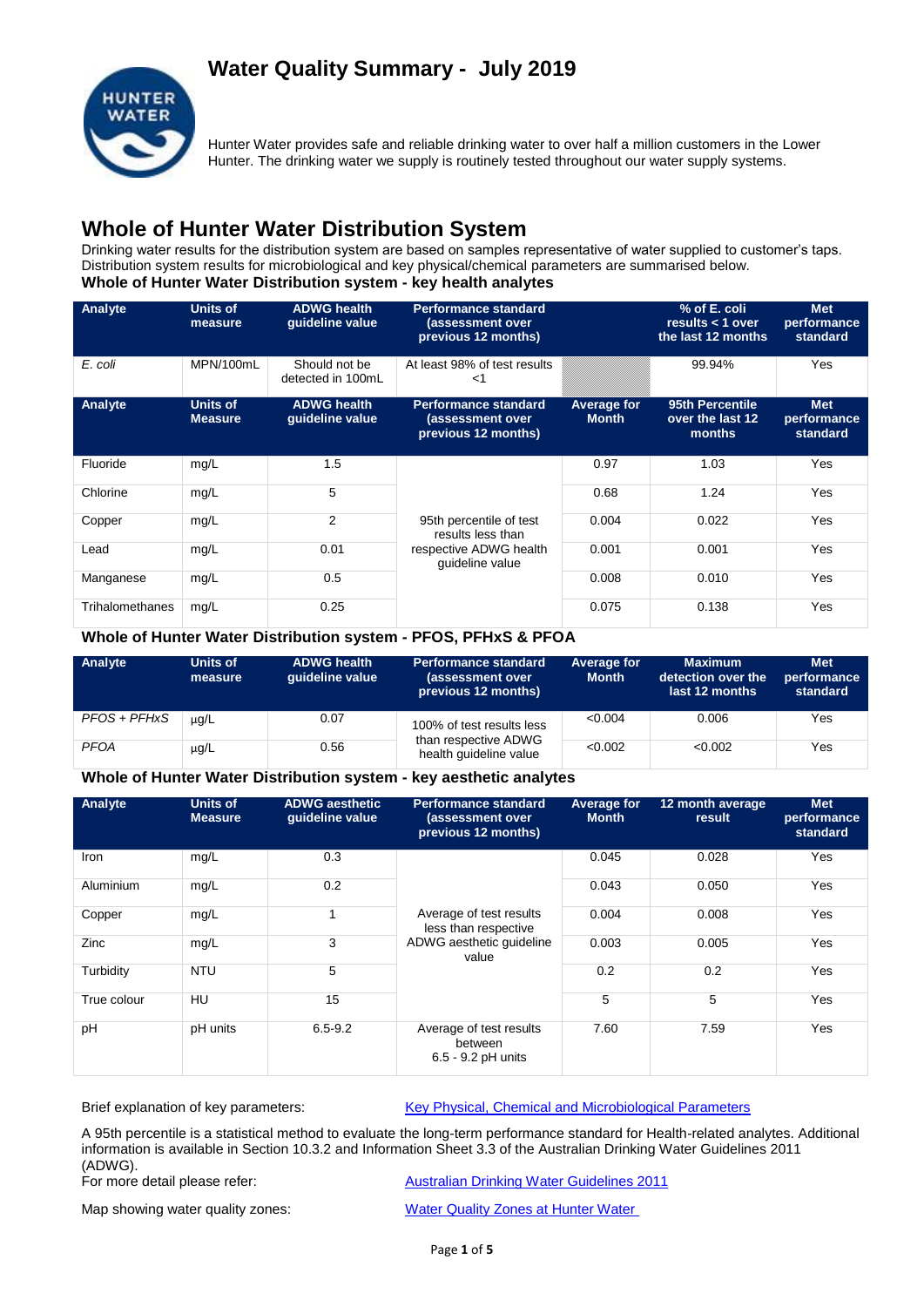# **Water Quality Zones**

## **Chichester Zone - key health analytes**

| Analyte         | <b>Units of</b><br><b>Measure</b> | <b>ADWG health</b><br>quideline value | <b>Performance standard</b><br>(assessment over<br>previous 12 months) |                             | % of E. coli<br>results $<$ 1 over<br>the last 12 months | <b>Met</b><br>performance<br>standard |
|-----------------|-----------------------------------|---------------------------------------|------------------------------------------------------------------------|-----------------------------|----------------------------------------------------------|---------------------------------------|
| E. coli         | MPN/100mL                         | Should not be<br>detected in 100mL    | At least 98% of test results<br><1                                     |                             | 99.79%                                                   | Yes                                   |
| Analyte         | <b>Units of</b><br><b>Measure</b> | <b>ADWG health</b><br>guideline value | Performance standard<br>(assessment over<br>previous 12 months)        | Average for<br><b>Month</b> | 95th Percentile<br>over the last 12<br>months            | <b>Met</b><br>performance<br>standard |
| Fluoride        | mg/L                              | 1.5                                   |                                                                        | 0.86                        | 1.00                                                     | Yes                                   |
| Chlorine        | mg/L                              | 5                                     |                                                                        | 0.92                        | 1.22                                                     | Yes                                   |
| Copper          | mg/L                              | 2                                     | 95th percentile of test<br>results less than                           | 0.004                       | 0.010                                                    | Yes                                   |
| Lead            | mg/L                              | 0.01                                  | respective ADWG health<br>quideline value                              | 0.000                       | 0.001                                                    | Yes                                   |
| Manganese       | mg/L                              | 0.5                                   |                                                                        | 0.005                       | 0.008                                                    | Yes                                   |
| Trihalomethanes | mg/L                              | 0.25                                  |                                                                        | 0.074                       | 0.158                                                    | Yes                                   |

### **Chichester Zone - PFOS, PFHxS & PFOA**

| Analyte      | Units of<br>measure | <b>ADWG health</b><br>quideline value | <b>Performance standard</b><br>(assessment over<br>previous 12 months) | Average for<br><b>Month</b> | <b>Maximum</b><br>detection over the<br>last 12 months | <b>Met</b><br>performance<br>standard |
|--------------|---------------------|---------------------------------------|------------------------------------------------------------------------|-----------------------------|--------------------------------------------------------|---------------------------------------|
| PFOS + PFHxS | $\mu$ g/L           | 0.07                                  | 100% of test results less                                              | < 0.004                     | 0.004                                                  | Yes                                   |
| <b>PFOA</b>  | $\mu$ g/L           | 0.56                                  | than respective ADWG<br>health quideline value                         | < 0.002                     | < 0.002                                                | Yes                                   |

## **Chichester Zone – key aesthetic analytes**

| Analyte     | <b>Units of</b><br><b>Measure</b> | <b>ADWG aesthetic</b><br>quideline value | <b>Performance standard</b><br>(assessment over<br>previous 12 months) | Average for<br><b>Month</b> | 12 month average<br>result | <b>Met</b><br>performance<br>standard |
|-------------|-----------------------------------|------------------------------------------|------------------------------------------------------------------------|-----------------------------|----------------------------|---------------------------------------|
| Iron        | mg/L                              | 0.3                                      | Average of test results<br>less than respective                        | 0.039                       | 0.024                      | Yes                                   |
| Aluminium   | mg/L                              | 0.2                                      |                                                                        | 0.064                       | 0.059                      | Yes                                   |
| Copper      | mg/L                              |                                          |                                                                        | 0.004                       | 0.005                      | Yes                                   |
| Zinc        | mg/L                              | 3                                        | ADWG aesthetic quideline<br>value                                      | 0.002                       | 0.004                      | Yes                                   |
| Turbidity   | <b>NTU</b>                        | 5                                        |                                                                        | 0.2                         | 0.2                        | Yes                                   |
| True colour | HU                                | 15                                       |                                                                        | 5                           | 5                          | Yes                                   |
| pH          | pH units                          | $6.5 - 9.2$                              | Average of test results<br>between 6.5 - 9.2 pH units                  | 7.68                        | 7.71                       | Yes                                   |

## **Grahamstown Zone - key health analytes**

| Analyte         | Units of<br><b>Measure</b>        | <b>ADWG health</b><br>guideline value | <b>Performance standard</b><br>(assessment over<br>previous 12 months) | Average for<br><b>Month</b> | % of E. coli<br>results $<$ 1 over<br>the last 12 months | <b>Met</b><br>performance<br>standard |
|-----------------|-----------------------------------|---------------------------------------|------------------------------------------------------------------------|-----------------------------|----------------------------------------------------------|---------------------------------------|
| E. coli         | MPN/100mL                         | Should not be<br>detected in 100mL    | At least 98% of test results<br><1                                     |                             | 100.00%                                                  | Yes                                   |
| Analyte         | <b>Units of</b><br><b>Measure</b> | <b>ADWG health</b><br>quideline value | <b>Performance standard</b><br>(assessment over<br>previous 12 months) | Average for<br><b>Month</b> | 95th Percentile<br>over the last 12<br>months            | <b>Met</b><br>performance<br>standard |
| Fluoride        | mg/L                              | 1.5                                   |                                                                        | 0.99                        | 1.05                                                     | Yes                                   |
| Chlorine        | mg/L                              | 5                                     |                                                                        | 0.60                        | 1.24                                                     | Yes                                   |
| Copper          | mg/L                              | $\overline{2}$                        | 95th percentile of test<br>results less than                           | 0.005                       | 0.024                                                    | Yes                                   |
| Lead            | mg/L                              | 0.01                                  | respective ADWG health<br>quideline value                              | 0.001                       | 0.001                                                    | Yes                                   |
| Manganese       | mg/L                              | 0.5                                   |                                                                        | 0.011                       | 0.011                                                    | Yes                                   |
| Trihalomethanes | mg/L                              | 0.25                                  |                                                                        | 0.073                       | 0.130                                                    | Yes                                   |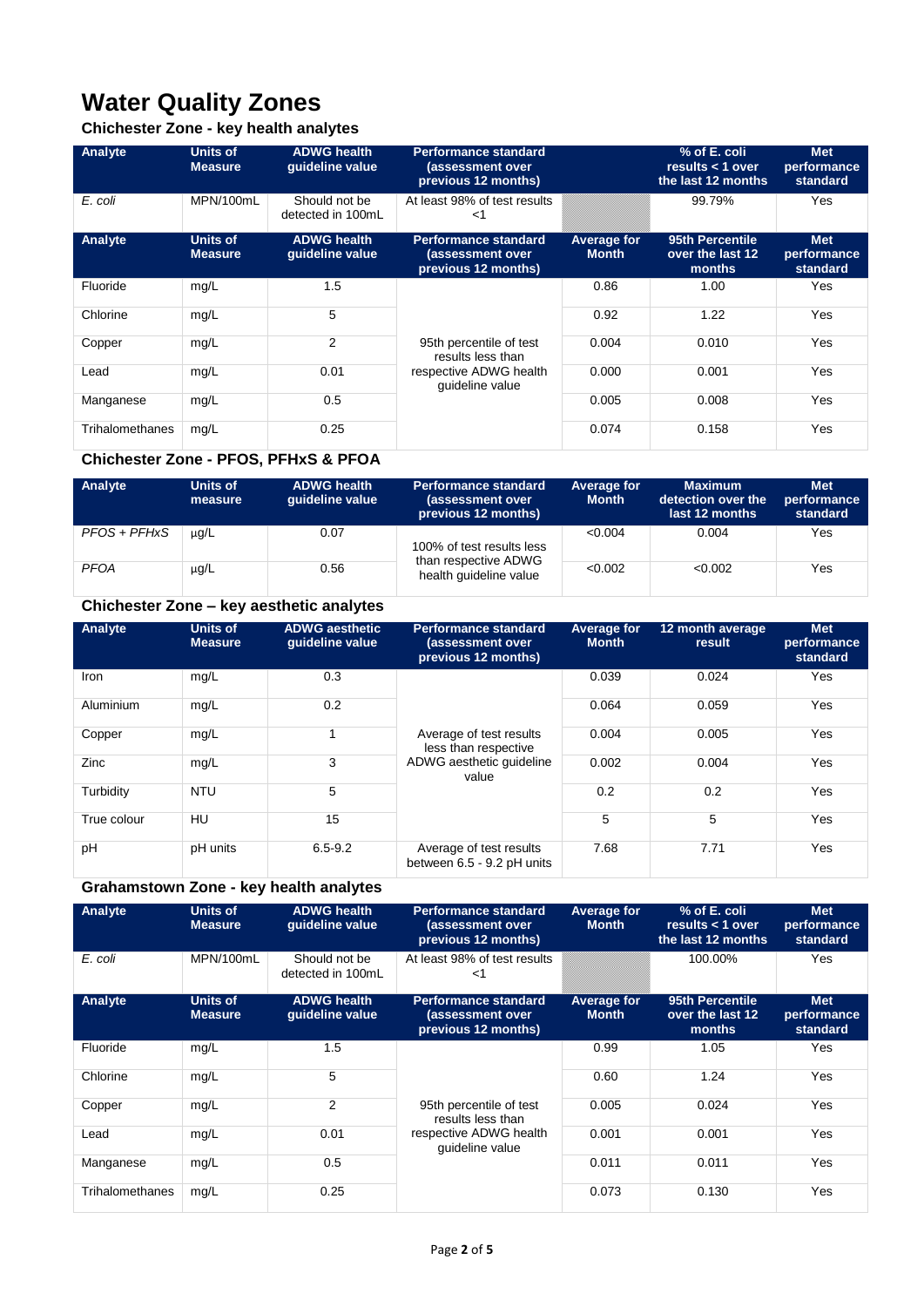#### **Grahamstown Zone - PFOS, PFHxS & PFOA**

| Analyte      | Units of<br>measure | <b>ADWG health</b><br>quideline value | <b>Performance standard</b><br>(assessment over<br>previous 12 months) | Average for<br><b>Month</b> | <b>Maximum</b><br>detection over the<br>last 12 months | <b>Met</b><br>performance<br>standard |
|--------------|---------------------|---------------------------------------|------------------------------------------------------------------------|-----------------------------|--------------------------------------------------------|---------------------------------------|
| PFOS + PFHxS | ug/L                | 0.07                                  | 100% of test results less                                              | < 0.004                     | 0.006                                                  | Yes                                   |
| <b>PFOA</b>  | $\mu$ g/L           | 0.56                                  | than respective ADWG<br>health quideline value                         | < 0.002                     | < 0.002                                                | Yes                                   |

### **Grahamstown Zone – key aesthetic analytes**

| Analyte     | <b>Units of</b><br><b>Measure</b> | <b>ADWG aesthetic</b><br>quideline value | <b>Performance standard</b><br>(assessment over<br>previous 12 months) | Average for<br><b>Month</b> | 12 month average<br>result | <b>Met</b><br>performance<br>standard |
|-------------|-----------------------------------|------------------------------------------|------------------------------------------------------------------------|-----------------------------|----------------------------|---------------------------------------|
| Iron        | mg/L                              | 0.3                                      | Average of test results<br>less than respective                        | 0.047                       | 0.029                      | Yes                                   |
| Aluminium   | mg/L                              | 0.2                                      |                                                                        | 0.039                       | 0.051                      | Yes                                   |
| Copper      | mg/L                              |                                          |                                                                        | 0.005                       | 0.008                      | Yes                                   |
| Zinc        | mg/L                              | 3                                        | ADWG aesthetic guideline<br>value                                      | 0.003                       | 0.005                      | Yes                                   |
| Turbidity   | <b>NTU</b>                        | 5                                        |                                                                        | 0.2                         | 0.2                        | Yes                                   |
| True colour | HU                                | 15                                       |                                                                        | 5                           | 5                          | Yes                                   |
| pH          | pH units                          | $6.5 - 9.2$                              | Average of test results<br>between 6.5 - 9.2 pH units                  | 7.55                        | 7.53                       | Yes                                   |

## **Lemon Tree Passage Zone - key health analytes**

| Analyte         | <b>Units of</b><br><b>Measure</b> | <b>ADWG health</b><br>quideline value | <b>Performance standard</b><br>(assessment over<br>previous 12 months) | Average for<br><b>Month</b> | % of E. coli<br>results $<$ 1 over<br>the last 12 months | <b>Met</b><br>performance<br>standard |
|-----------------|-----------------------------------|---------------------------------------|------------------------------------------------------------------------|-----------------------------|----------------------------------------------------------|---------------------------------------|
| E. coli         | MPN/100mL                         | Should not be<br>detected in 100mL    | At least 98% of test results<br><1                                     |                             | 100.00%                                                  | Yes                                   |
| Analyte         | <b>Units of</b><br><b>Measure</b> | <b>ADWG health</b><br>quideline value | <b>Performance standard</b><br>(assessment over<br>previous 12 months) | Average for<br><b>Month</b> | 95th Percentile<br>over the last 12<br>months            | <b>Met</b><br>performance<br>standard |
| Fluoride        | mg/L                              | 1.5                                   |                                                                        | 1.00                        | 1.02                                                     | Yes                                   |
| Chlorine        | mg/L                              | 5                                     |                                                                        | 0.55                        | 1.44                                                     | Yes                                   |
| Copper          | mg/L                              | 2                                     | 95th percentile of test<br>results less than                           | 0.003                       | 0.011                                                    | Yes                                   |
| Lead            | mg/L                              | 0.01                                  | respective ADWG health<br>quideline value                              | 0.000                       | 0.001                                                    | Yes                                   |
| Manganese       | mg/L                              | 0.5                                   |                                                                        | 0.004                       | 0.008                                                    | Yes                                   |
| Trihalomethanes | mg/L                              | 0.25                                  |                                                                        | 0.091                       | 0.105                                                    | Yes                                   |

### **Lemon Tree Passage Zone - PFOS, PFHxS & PFOA**

| Analyte      | Units of<br>measure | <b>ADWG health</b><br>quideline value | <b>Performance standard</b><br>(assessment over<br>previous 12 months) | Average for<br><b>Month</b> | <b>Maximum</b><br>detection over the<br>last 12 months | <b>Met</b><br>performance<br>standard |
|--------------|---------------------|---------------------------------------|------------------------------------------------------------------------|-----------------------------|--------------------------------------------------------|---------------------------------------|
| PFOS + PFHxS | $\mu$ q/L           | 0.07                                  | 100% of test results less                                              | < 0.004                     | 0.006                                                  | Yes                                   |
| <b>PFOA</b>  | $\mu$ g/L           | 0.56                                  | than respective ADWG<br>health quideline value                         | < 0.002                     | < 0.002                                                | Yes                                   |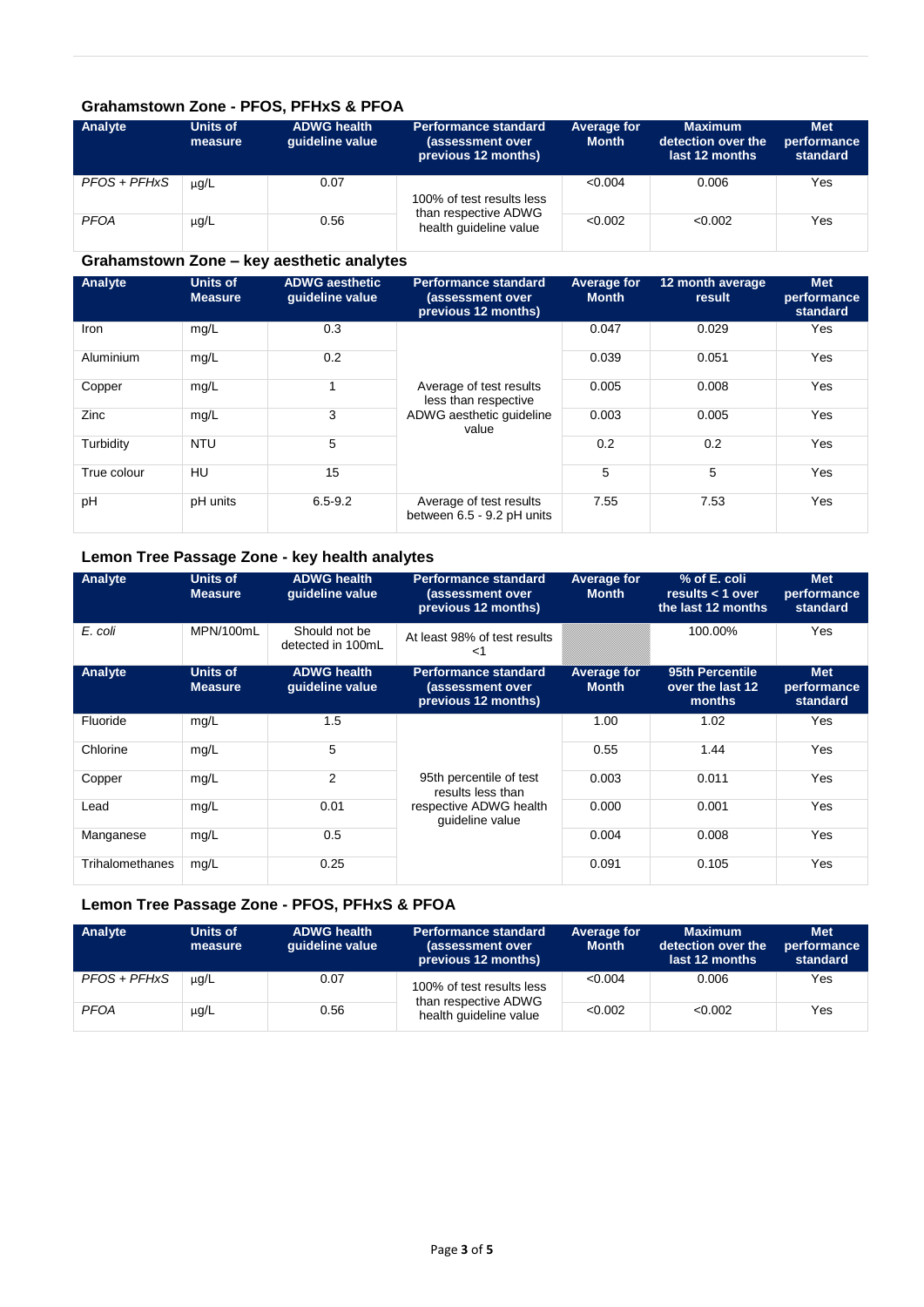#### **Lemon Tree Passage Zone - key aesthetic analytes**

| Analyte     | <b>Units of</b><br><b>Measure</b> | <b>ADWG</b> aesthetic<br>quideline value | <b>Performance standard</b><br>(assessment over<br>previous 12 months) | Average for<br><b>Month</b> | 12 month average<br>result | <b>Met</b><br>performance<br>standard |
|-------------|-----------------------------------|------------------------------------------|------------------------------------------------------------------------|-----------------------------|----------------------------|---------------------------------------|
| Iron        | mg/L                              | 0.3                                      | Average of test results<br>less than respective                        | 0.037                       | 0.027                      | Yes                                   |
| Aluminium   | mg/L                              | 0.2                                      |                                                                        | 0.035                       | 0.041                      | Yes                                   |
| Copper      | mg/L                              | 1                                        |                                                                        | 0.003                       | 0.006                      | Yes                                   |
| Zinc        | mg/L                              | 3                                        | ADWG aesthetic quideline<br>value                                      | 0.005                       | 0.004                      | Yes                                   |
| Turbidity   | <b>NTU</b>                        | 5                                        |                                                                        | 0.3                         | 0.2                        | Yes                                   |
| True colour | HU                                | 15                                       |                                                                        | 5                           | 5                          | Yes                                   |
| pH          | pH units                          | $6.5 - 9.2$                              | Average of test results<br>between 6.5 - 9.2 pH units                  | 7.55                        | 7.55                       | Yes                                   |

### **Anna Bay / Nelson Bay Zone - key health analytes**

| Analyte         | Units of<br><b>Measure</b>        | <b>ADWG health</b><br>quideline value | <b>Performance standard</b><br>(assessment over<br>previous 12 months) | <b>Average for</b><br><b>Month</b> | % of E. coli<br>results $<$ 1 over<br>the last 12 months | <b>Met</b><br>performance<br>standard |
|-----------------|-----------------------------------|---------------------------------------|------------------------------------------------------------------------|------------------------------------|----------------------------------------------------------|---------------------------------------|
| E. coli         | MPN/100mL                         | Should not be<br>detected in 100mL    | At least 98% of test results<br><1                                     |                                    | 100.00%                                                  | Yes                                   |
| Analyte         | <b>Units of</b><br><b>Measure</b> | <b>ADWG health</b><br>guideline value | <b>Performance standard</b><br>(assessment over<br>previous 12 months) | <b>Average for</b><br><b>Month</b> | 95th Percentile<br>over the last 12<br>months            | <b>Met</b><br>performance<br>standard |
| Fluoride        | mg/L                              | 1.5                                   |                                                                        | 1.01                               | 1.03                                                     | Yes                                   |
| Chlorine        | mg/L                              | 5                                     |                                                                        | 0.45                               | 1.21                                                     | Yes                                   |
| Copper          | mg/L                              | 2                                     | 95th percentile of test<br>results less than                           | 0.004                              | 0.010                                                    | Yes                                   |
| Lead            | mg/L                              | 0.01                                  | respective ADWG health<br>quideline value                              | 0.000                              | 0.001                                                    | Yes                                   |
| Manganese       | mg/L                              | 0.5                                   |                                                                        | 0.008                              | 0.009                                                    | Yes                                   |
| Trihalomethanes | mg/L                              | 0.25                                  |                                                                        | 0.064                              | 0.088                                                    | Yes                                   |

### **Anna Bay / Nelson Bay Zone - PFOS, PFHxS & PFOA**

| Analyte      | Units of<br>measure | <b>ADWG health</b><br>quideline value | <b>Performance standard</b><br>(assessment over<br>previous 12 months)* | Average for<br><b>Month</b> | <b>Maximum</b><br>detection over the<br>last 12 months | <b>Met</b><br>performance<br>standard |  |
|--------------|---------------------|---------------------------------------|-------------------------------------------------------------------------|-----------------------------|--------------------------------------------------------|---------------------------------------|--|
| PFOS + PFHxS | $\mu$ g/L           | 0.07                                  | 100% of test results less                                               | < 0.004                     | 0.004                                                  | Yes                                   |  |
| <b>PFOA</b>  | $\mu$ g/L           | 0.56                                  | than respective ADWG<br>health quideline value                          | < 0.002                     | < 0.002                                                | Yes                                   |  |

#### **Anna Bay / Nelson Bay Zone - key aesthetic analytes**

| Analyte     | <b>Units of</b><br><b>Measure</b> | <b>ADWG aesthetic</b><br>quideline value | <b>Performance standard</b><br>(assessment over<br>previous 12 months) | Average for<br><b>Month</b> | 12 month average<br>result | <b>Met</b><br>performance<br>standard |
|-------------|-----------------------------------|------------------------------------------|------------------------------------------------------------------------|-----------------------------|----------------------------|---------------------------------------|
| <b>Iron</b> | mg/L                              | 0.3                                      |                                                                        | 0.056                       | 0.038                      | Yes                                   |
| Aluminium   | mg/L                              | 0.2                                      |                                                                        | 0.038                       | 0.051                      | Yes                                   |
| Copper      | mg/L                              | 4                                        | Average of test results<br>less than respective                        | 0.004                       | 0.008                      | Yes                                   |
| Zinc        | mg/L                              | 3                                        | ADWG aesthetic guideline<br>value                                      | 0.002                       | 0.004                      | Yes                                   |
| Turbidity   | <b>NTU</b>                        | 5                                        |                                                                        | 0.1                         | 0.3                        | Yes                                   |
| True colour | HU                                | 15                                       |                                                                        | 5                           | 5                          | Yes                                   |
| pH          | pH units                          | $6.5 - 9.2$                              | Average of test results<br>between 6.5 - 9.2 pH units                  | 7.50                        | 7.52                       | Yes                                   |